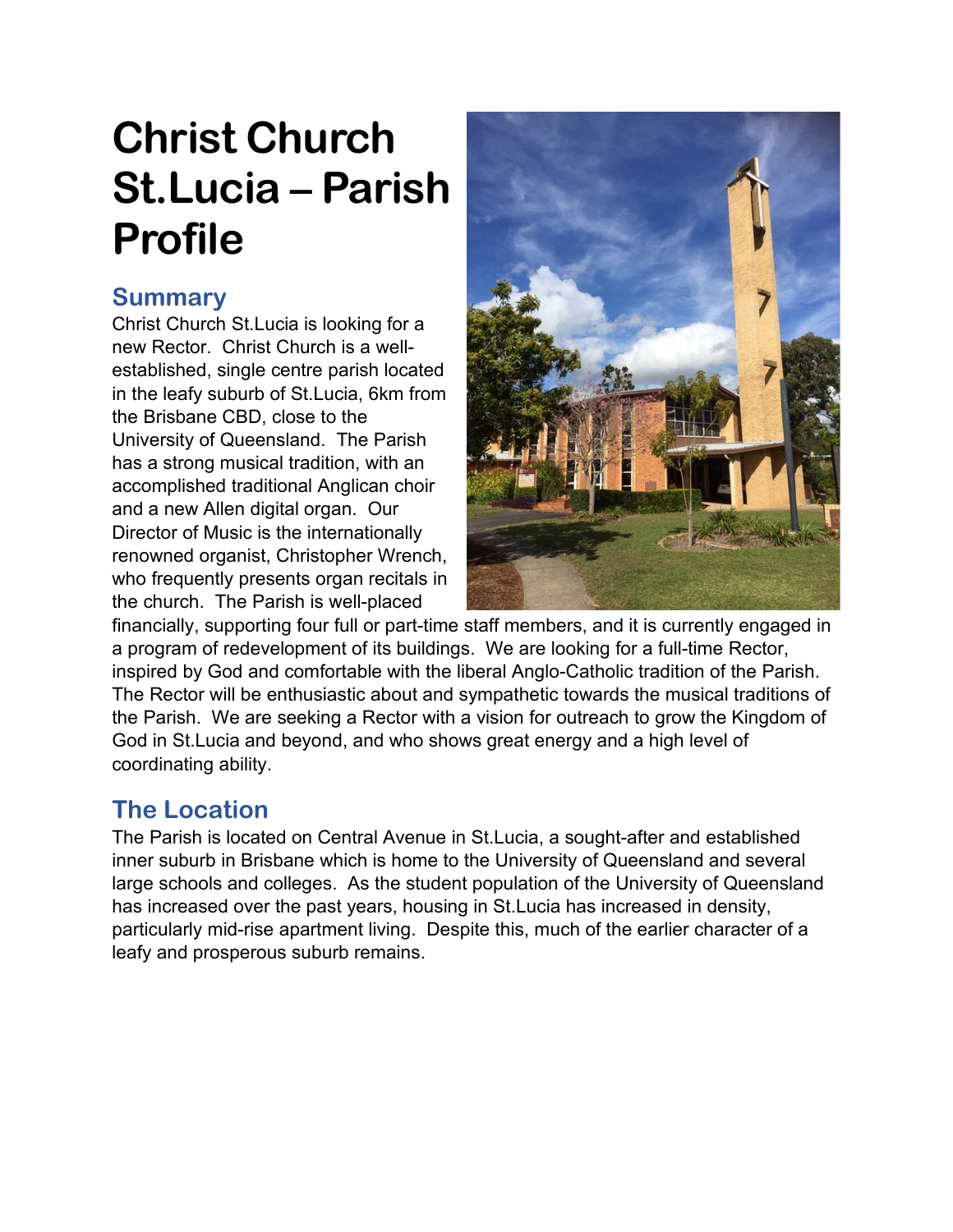## **The Parish**



Christ Church St Lucia is part of the Anglican Church of Southern Queensland. The 2016 Australian Bureau of Statistics Census indicated that of a population of approximately 12,500 in St.Lucia, approximately 1,100 identified as Anglican. In 2020, there were 201 families on the Parish roll, with typical weekly service attendance of 169 communicants in 2019. We currently have about 12 families with teenage or younger children and we see this as an area for potential growth.

Because of the nature of the worship, many parishioners are attracted to Christ Church from outside the Parish boundaries.

The church was built in 1969 and designed by award-winning architect Ron Voller. As well as the church, the Parish has a rectory across the road from the church, a spacious church hall and a curate's house. The Parish is currently in the process of redeveloping the rectory, with current expectations that the refurbished rectory will be available by late 2022 or early 2023. The Parish Council has also been developing plans for the redevelopment of other buildings in the Parish.

Christ Church St Lucia has a projected income of \$260,000 for 2021 and has several additional endowments. However, it has become apparent that COVID restrictions have adversely affected the finances of the Parish. The Parish Council have taken steps to mitigate the effects on the budget and plan to grow out of COVID stronger and more resilient. In 2022, the Parish will employ a part-time Director of Music and a part-time Administrator as well as a full-time Rector. Two Church Wardens and an active Parish Council assist with executive and leadership responsibilities in the Parish. A major activity for many years has been an annual Garage Sale, the profits from which are mostly used for outreach activities, but this has been cancelled in recent years because of COIVD restrictions.

### **Parish Worship**

The style of worship in the Parish is in the Australian Anglo-Catholic tradition using *A Prayer Book for Australia* and hymns from *Together in Song*. The Parish currently holds two services each Sunday at 7:00 and 9:00 am, with the choir singing at the 9 am service. Prior to COVID, a service was also held on Wednesday morning and this has yet to recommence. We are also part of an ecumenical roster providing a regular worship service at the local AVEO Taringa facility. During the COVID period, weekly services were recorded and these can be viewed on the Parish YouTube channel. On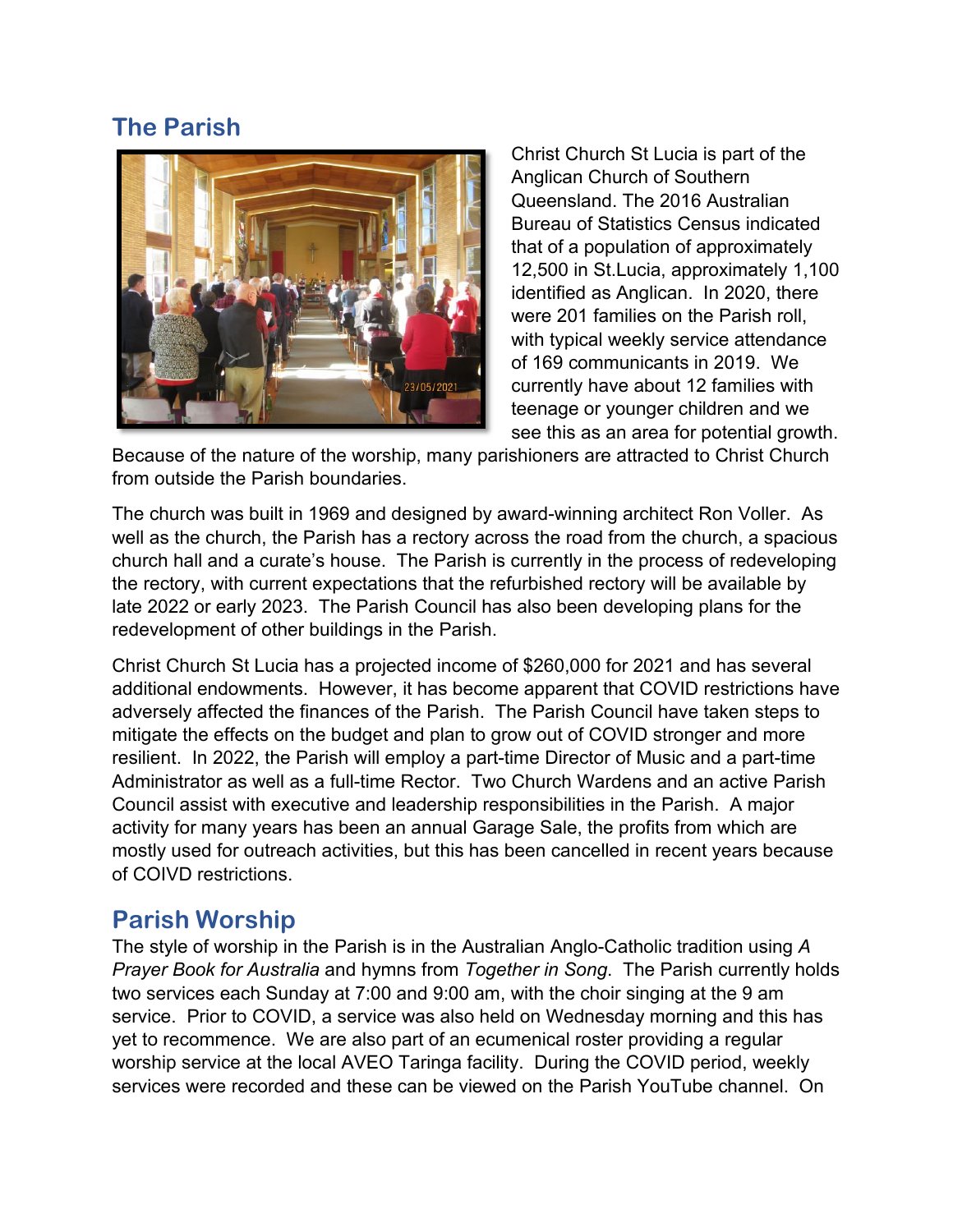Sunday evenings an Evening Prayer service has been held, and four times a year, the choir sings Choral Evensong.

#### **Music**

Services have been sung at Christ Church St Lucia continuously since 1969 and several previous Directors of Music have gone on to become Directors of Music in cathedrals or to academic careers. The choir, The Lucian Singers, is an accomplished, traditional



Anglican church choir of approximately 20 singers in the Australian RSCM tradition. The choir sings at the 9:00 am Sunday service (except January and holidays), at choral evensong, which is held four times a year and at important feast days such as Christmas, Easter, All Souls and our patronal festival, Christ the King.

The organ is an Allen digital organ with three manuals and pedals. The organ was installed in 2019 under instruction from our current organist and Director of Music, Mr.Christopher Wrench. As well as the organ, the Parish has a Yamaha grand piano in the church and an upright rehearsal piano in the hall. The Parish has also provided stipends for an Organ Scholar and a Choral Scholar.

## **Other Activities**

The Parish conducts several activities outside of the regular services. Bible studies are held in a variety of locations for different groups. Studies throughout Advent and Lent are also given priority. Weekly English language classes are offered to the local community as well as coffee mornings twice per month. There is a reading group which meets monthly for secular study of spiritual-related texts. A social committee coordinates hospitality for services and other activities. Our Youth and Family Ministry Team runs Sunday School and Youth Group during school term time and was coordinating a regular Family Service prior to COVID.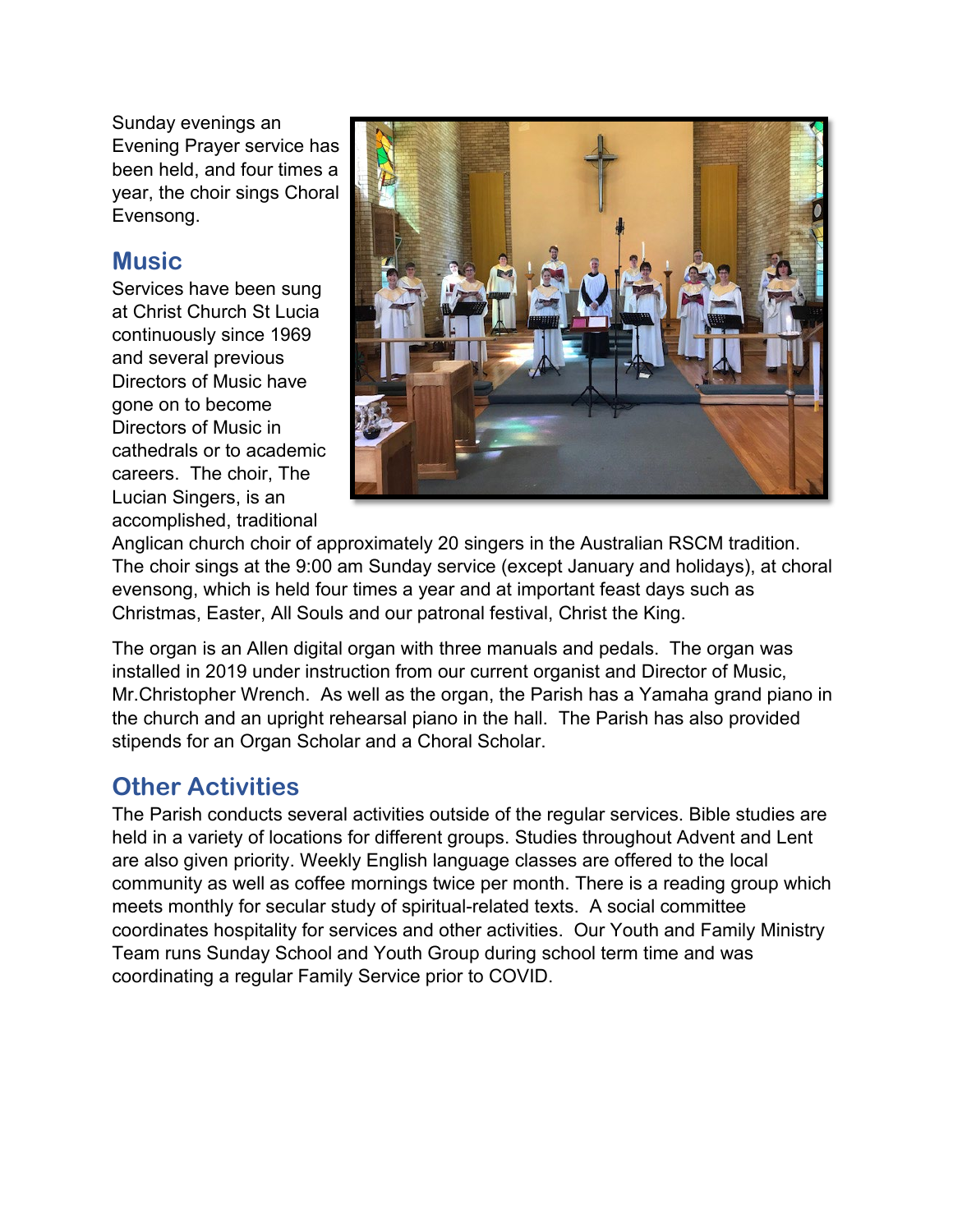## **Our new Rector**

With the retirement of our previous Rector, the Venerable Michael Faragher, we are seeking a new priest to become our Rector. Our Parish is looking for a person who

- can take us forward in mission and ministry,
- is an energetic and committed Person-of-God,
- is able to lead our Parish in rich worship experiences,
- has a strong vision for outreach and growing the Kingdom of God in St. Lucia and beyond,
- is enthusiastic about and sympathetic towards the musical traditions of the Parish,
- is willing to work ecumenically and with other Anglican parishes in the local area,
- has proven ability to bring a high level of coordinating skill to managing teams and enhancing Parish activities.

## **Further Information**

Any further enquiries may be made directly to Bishop John Roundhill via his secretary, Ann Armitage [aarmitage@anglicanchurchsq.org.au](mailto:aarmitage@anglicanchurchsq.org.au)